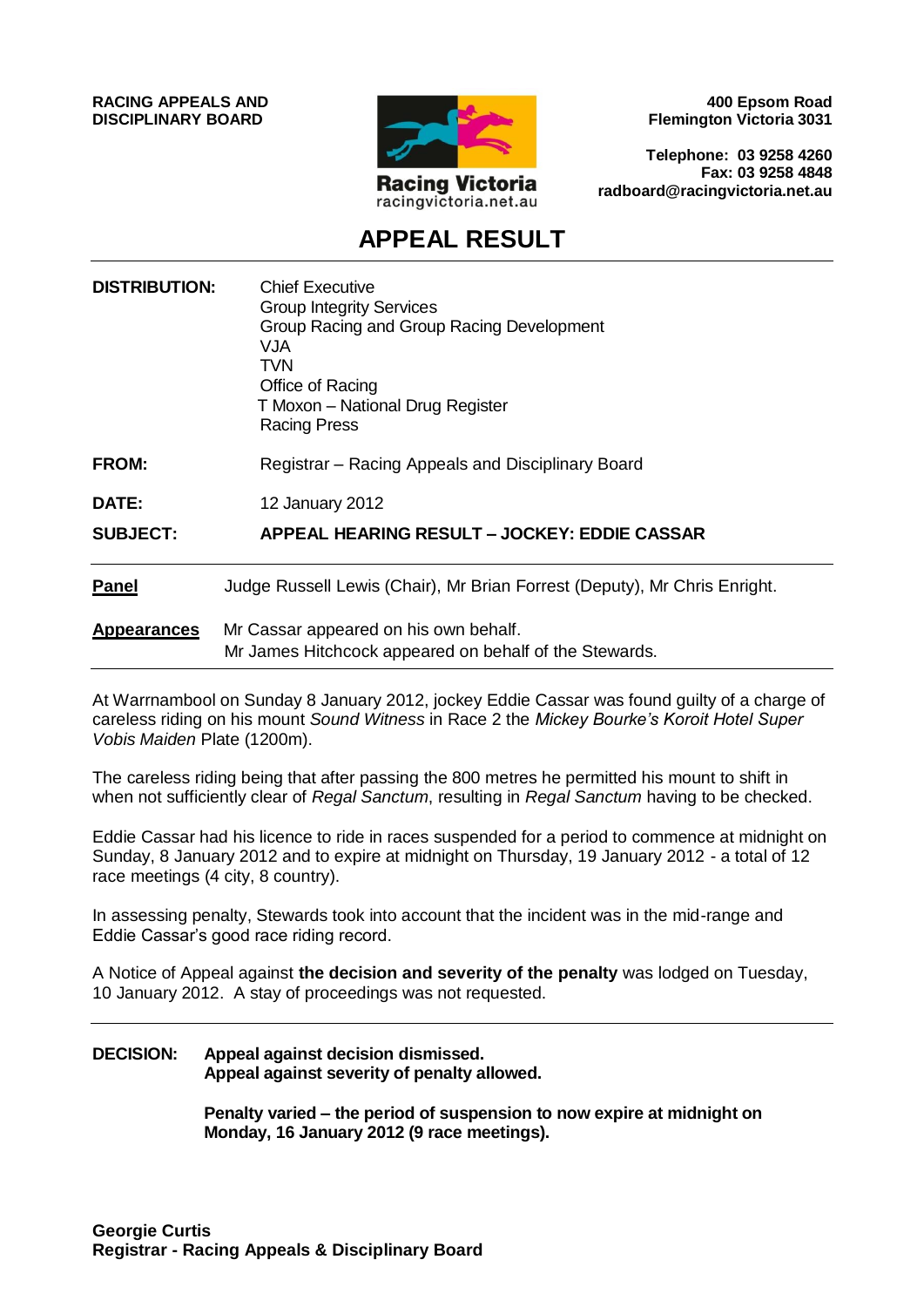# **TRANSCRIPT OF PROCEEDINGS**

#### **RACING APPEALS AND DISCIPLINARY BOARD**

\_\_\_\_\_\_\_\_\_\_\_\_\_\_\_\_\_\_\_\_\_\_\_\_\_\_\_\_\_\_\_\_\_\_\_\_\_\_\_\_\_\_\_\_\_\_\_\_\_\_\_\_\_\_\_\_\_\_\_\_\_\_\_

### **HIS HONOUR JUDGE R.P.L. LEWIS, Chairman MR B. FORREST, Deputy Chairman MR C. ENRIGHT**

**DECISION**

### **EXTRACT OF PROCEEDINGS**

### **IN THE MATTER OF THE MICKEY BOURKE'S KOROIT HOTEL SUPER VOBIS MAIDEN PLATE OVER 1200 METRES AT WARRNAMBOOL ON 8/1/2012**

**JOCKEY: EDDIE CASSAR**

#### **MELBOURNE**

### **THURSDAY, 12 JANUARY 2012**

MR J. HITCHCOCK appeared on behalf of the RVL Stewards

MR E. CASSAR appeared on his own behalf